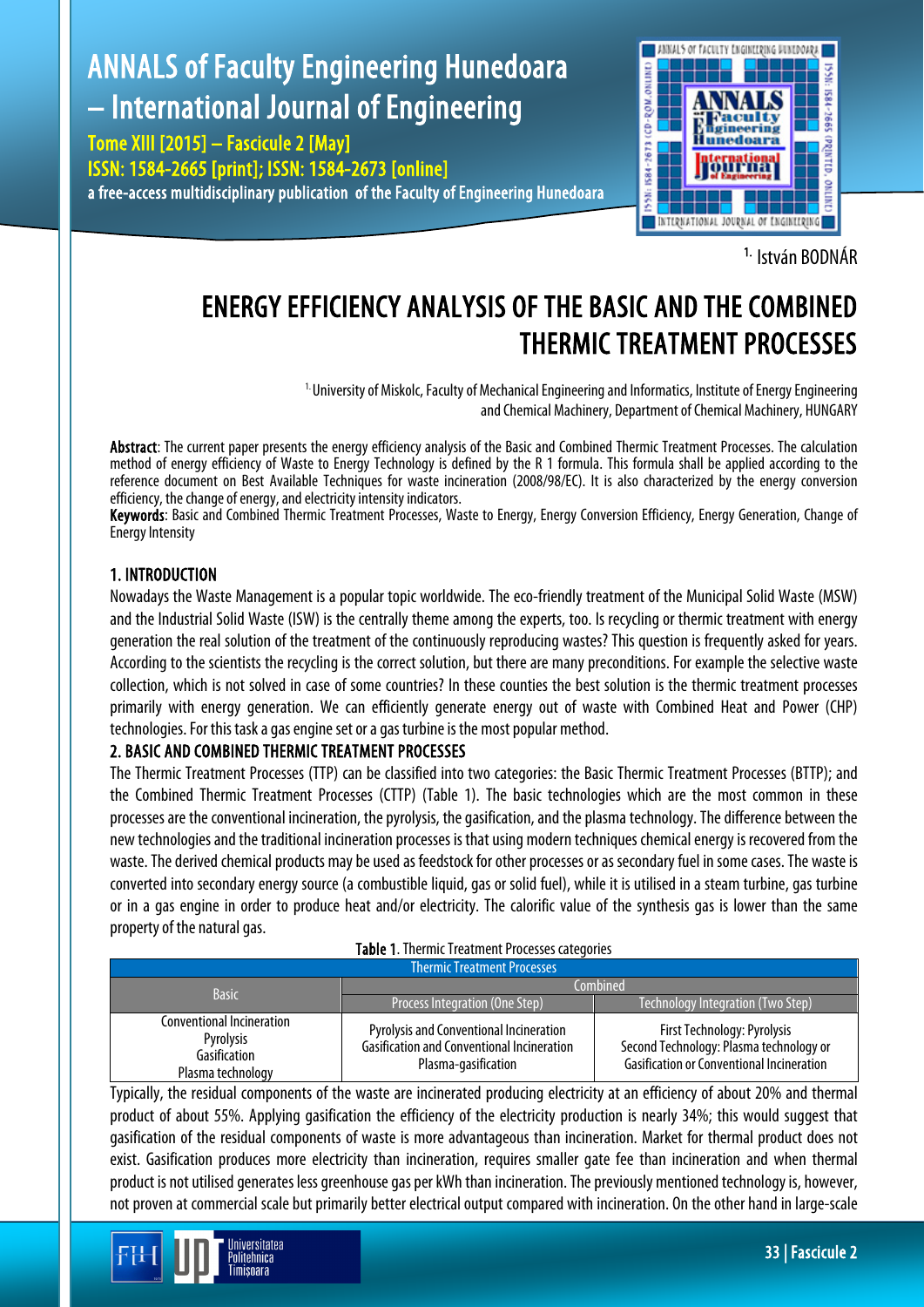systems combined cycle gas turbines or gas engines are used, which increase this value, but reduce the temperature of the residual heat in the steam. Thus thermal energy production is significantly lower than that produced by incineration. Gasification is primarily concerned with electricity production [1].

| <b>Tested technology</b>                                                  | $T$ [ $^{\circ}$ C] | <b>Oxidation factor</b>               | Atmosphere                            | Product                                                                                | Engine                       |
|---------------------------------------------------------------------------|---------------------|---------------------------------------|---------------------------------------|----------------------------------------------------------------------------------------|------------------------------|
| Pyrolysis                                                                 | 500<br>1200         | $\lambda = 0$<br>endothermic          |                                       | pyrolysis- gas, coke and oil                                                           | gas engine,<br>steam turbine |
| <b>Pyrolysis and Conventional</b><br>Incineration (One Step)              | 500-850             | $\lambda = 0 - 1.5$                   | air                                   | pyrolysis- gas, coke and oil, End<br>Product: flue gas (<5%<br>burnable), slag and ash | steam turbine                |
| <b>Pyrolysis and Conventional</b><br>Incineration (Two Step)              | 500<br>850          | $\lambda = 0$<br>$\lambda = 1.5$      | air                                   | pyrolysis-gas, coke and oil;<br>flue gas (<5% burnable), slag<br>and ash               | gas engine,<br>steam turbine |
| <b>Gasification and</b><br><b>Conventional Incineration</b><br>(One Step) | 650-850             | $\lambda = 0.5$<br>$\lambda = 1.5$    | air                                   | synthesis gas,<br>End Product: flue gas (<5%<br>burnable), slag and ash                | steam turbine                |
| Pyrolysis and Plasma<br>technology (Two Step)                             | 500<br>3000         | $\lambda = 0$<br>$\lambda = 0.5$      | $\overline{\phantom{a}}$<br>steam     | pyrolysis- gas, coke and oil;<br>synthesis gas, vitreous slag                          | gas engine                   |
| <b>Conventional Incineration</b>                                          | 1150                | $\lambda = 1.5$<br>exothermic         | natural gas additional<br>firing, air | flue gas $(<5\%$ burnable), slag<br>and ash                                            | steam turbine                |
| Gasification                                                              | 1200                | $\lambda = 0.55$<br>partial oxidation | case 1: air<br>case 2: steam          | synthesis gas,<br>slag and ash                                                         | gas engine                   |
| Plasma pyrolysis<br>(One Step)                                            | 2000                | $\lambda = 0$<br>endothermic          |                                       | pyrolysis-gas, coke and oil                                                            | gas engine,<br>steam turbine |
| Plasma-gasification<br>(One Step)                                         | 2000                | $\lambda = 0.5$<br>partial oxidation  | case 1: air<br>case 2: steam          | synthesis gas,<br>vitreous slag                                                        | gas engine                   |
| Plasma technology                                                         | 3000                | $\lambda = 0.5$<br>partial oxidation  | case 1: air<br>case 2: steam          | synthesis gas,<br>vitreous slag                                                        | gas engine                   |
| Natural- and Biogas in<br>cogeneration                                    | 650                 | $\lambda = 1.8$<br>exothermic         | air                                   | flue gas $(<$ 3% CH <sub>4</sub> content)                                              | gas engine                   |

Table 2. The technologies and the data of the tested

The plasma-gasification process has been demonstrated in many of the most recent studies as one of the most effective and environmentally friendly methods for waste treatment, and energy utilization. Plasma-gasification is an advanced technology, and environmentally friendly process, disposing solid wastes and converting them into commercially usable products. It is a nonincineration thermic process that uses extremely high temperatures in an oxygen starved environment in order to decompose the input waste material into very simple molecules. The main product of this process is a gas, known as synthesis gas, which can be used, among others, in the production of energy and as an inert vitreous by product material, known as slag. Furthermore, it consistently exhibits much lower environmental levels for both air emissions and slag leachate toxicity than competing technologies like incineration. Plasma-gasification uses an external energy source, thus resulting combustion of the waste material in low ranges. As a result, most of the carbon is converted into fuel gas. Plasma-gasification is the closest technology available for pure gasification; it is a ''true gasification". Because of the high temperatures involved, all the tars, char and dioxins are broken down. The ending product gas from the reactor is cleaner, and besides there is no ash at the bottom of the reactor. Plasmagasification is an environmentally sound process which has a great potential to convert an organic-content material into electricity which is more efficient than conventional combustion, for instance gasification or pyrolysis systems. This technology is examined here for the treatment of waste with a view of producing the highest possible amount of electrical energy. A particularized and a well-documented energy analysis is even more necessary for those cases where a subsystem of an integrated plasma-gasification process is characterized as a high energy consumer [2]. Plasma-gasification produces electricity at an efficiency of about 32%. Thermic plasma-pyrolysis can be described as reaction of a carbonaceous solid with limited amount of oxygen at high temperature which produces gas and solid products. In the highly reactive plasma zone, there is a large fraction of electrons, ions and excited molecules together with the high energy radiation. When carbonaceous particles are injected into the plasma, they are heated rapidly by the plasma; and the volatile matter is released and cracked giving rise to hydrogen and light hydrocarbons such as

methane and acetylene. Water/steam could be effectively used as an additional material to promote the production of syngas ( $H_2$ ) and CO) production. High temperature combined with the high heating rate of the plasma results in the destruction of organic waste, giving rise to a gas and a solid residue with varied properties depending on the feed characteristics and operating conditions. Plasma-pyrolysis methods have previously been used in the production of carbon black and coal gasification [3]. The effectiveness of the electricity production of the plasma-pyrolysis is about 32%.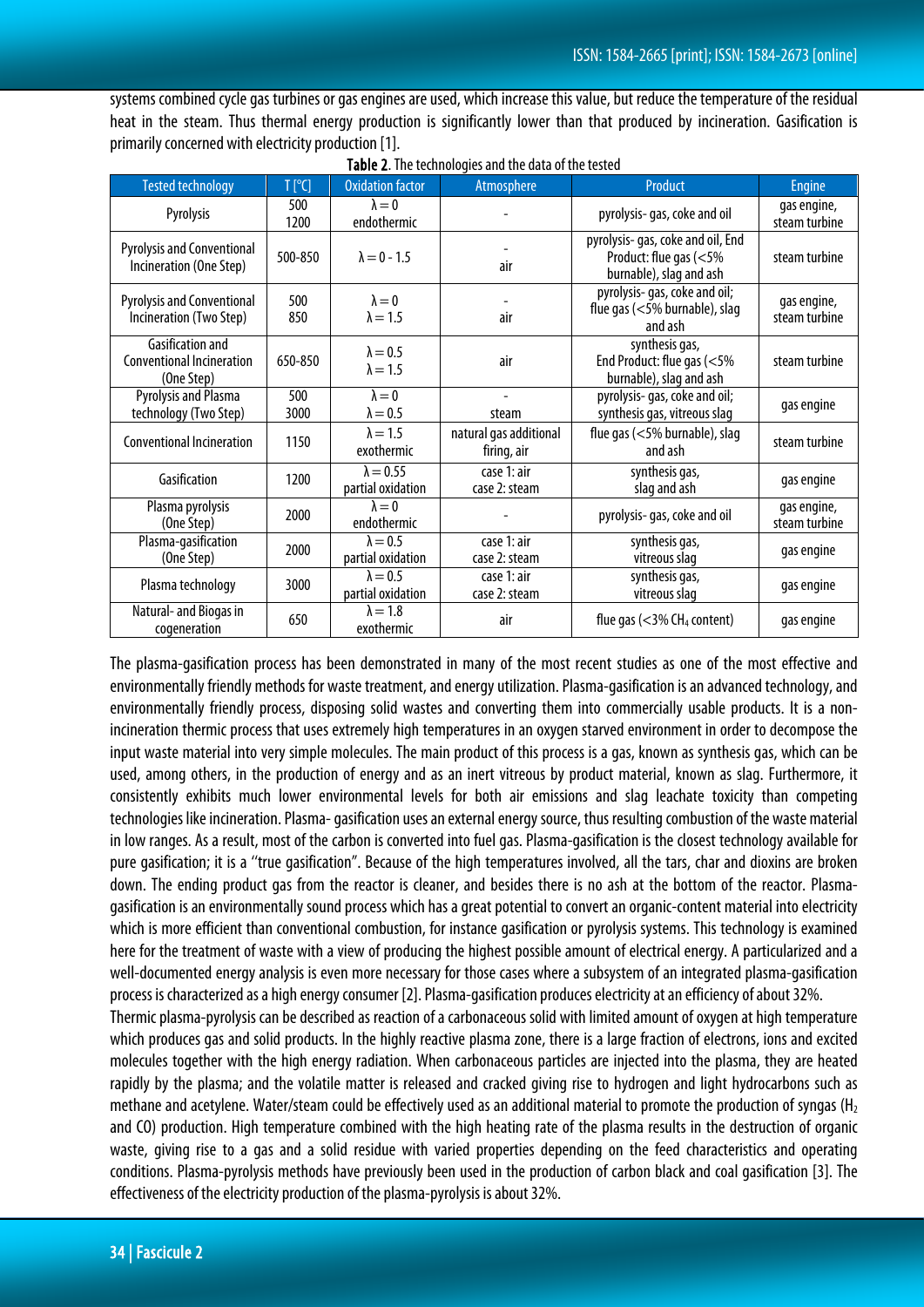#### 3. ENERGY EFFICIENCY INDICATORS OF THE TESTED TECHNOLOGY

Energy efficiency now has an important place in the public policy agenda of the most developed countries. The importance of energy efficiency as a policy objective is linked to commercial, industrial competitiveness and energy security benefits, as well as increasingly to environmental benefits, such as reducing  $CO<sub>2</sub>$  emissions [4]. Energy conversion efficiency is not defined uniquely, but instead it depends on the usefulness of the output parameters. All or part of the heat which is produced from the combustion of the fuel may become a rejected [waste heat](http://en.wikipedia.org/wiki/Waste_heat) if, for example, work is the desired output from th[ethermodynamic cycle.](http://en.wikipedia.org/wiki/Thermodynamic_cycle) The energy converter is an example of an energy transformation. Generally, the efficiency of the energy conversion is [adimensionless](http://en.wikipedia.org/wiki/Dimensionless) number between 0 and 1.0, or 0 to 100 %. Efficiencies may not exceed 100%. Talking about the efficiency of heat engines and power stations a convention should be stated such as HHV (High Heating Value) if gross output (at the generator terminals) or LCV (Low Heating Value), whether net output (at the power station fence) is being considered. These two types are separated but both must be stated. In contrast to the energy efficiency, the energy generation has a unit. The net energy generation shows the value of waste which can be produced from useful energy. Accordingly, the unit of the net energy is similar to the net calorific value of waste, but these two types of energies are distinguished. The rate of this energy is influenced mainly by the used auxiliary gas (atmosphere), and by the oxidation factor, and secondly by the net energy efficiency.

The calculation method of the energy efficiency of Waste to Energy Technology is defined by the R 1 formula. This formula shall be applied according to the reference document on Best Available Techniques for waste incineration (2008/98/EC).

R 1 formula for determining the energy efficiency (the waste used principally as a fuel or as other means to generate energy) [5]:

$$
\eta_n = \frac{E_p - (E_f + E_i)}{0.97 \cdot (E_w + E_f)}\tag{1}
$$

in which: E<sub>p</sub>: the annually produced energy as heat or electricity. It is calculated with energy in the form of electricity being multiplied by 2.6 and heat produced for commercial uses multiplied by 1.1 (GJ/year), Ef: the annually input energy to the system from fuels contributing to the production of steam (GJ/year), Ew: the annually contained energy in the treated waste which is calculated using the net calorific value of the waste (GJ/year), E<sub>i</sub>: the annually imported energy excluding  $E_w$  and  $E_f$  (GJ/year) and 0.97 is a factor accounting for energy losses due to the bottom ash and radiation.

The criterion includes incineration facilities dedicated to the processing of municipal solid waste only where their energy efficiency is equal to or above:

<sup>3</sup> 0.60 for installations in operation and permitted in accordance with applicable Community legislation before 1 January 2009,

0.65 for installations permitted after 31 December 2008.

It is also characterized by the energy efficiency, the change of energy, and electricity intensity indicators. The change of the energy intensity shows that the technology can be much more useful in producing energy than conventional incineration. If the rate is positive, we can produce more, otherwise, we can produce less energy per kg waste. Similarly, the change of electricity indicates the change of the quantity of the electricity produced [6]. The results are shown in Figure 1-4 and Table 3-4.



Figure 1. Net electricity generation

According to the results it can be said that the most significant figures were achieved by the gasification technologies in steam atmosphere. The gasification shows the best net energy efficiency (83.68%). With constant net electric efficiency (34.96%), net electricity generation is 5.06 kWh<sub>e</sub>/kg<sub>waste</sub> in steam atmosphere, and it is only 4.05 kWh<sub>e</sub>/kg<sub>waste</sub> in air atmosphere. The net energy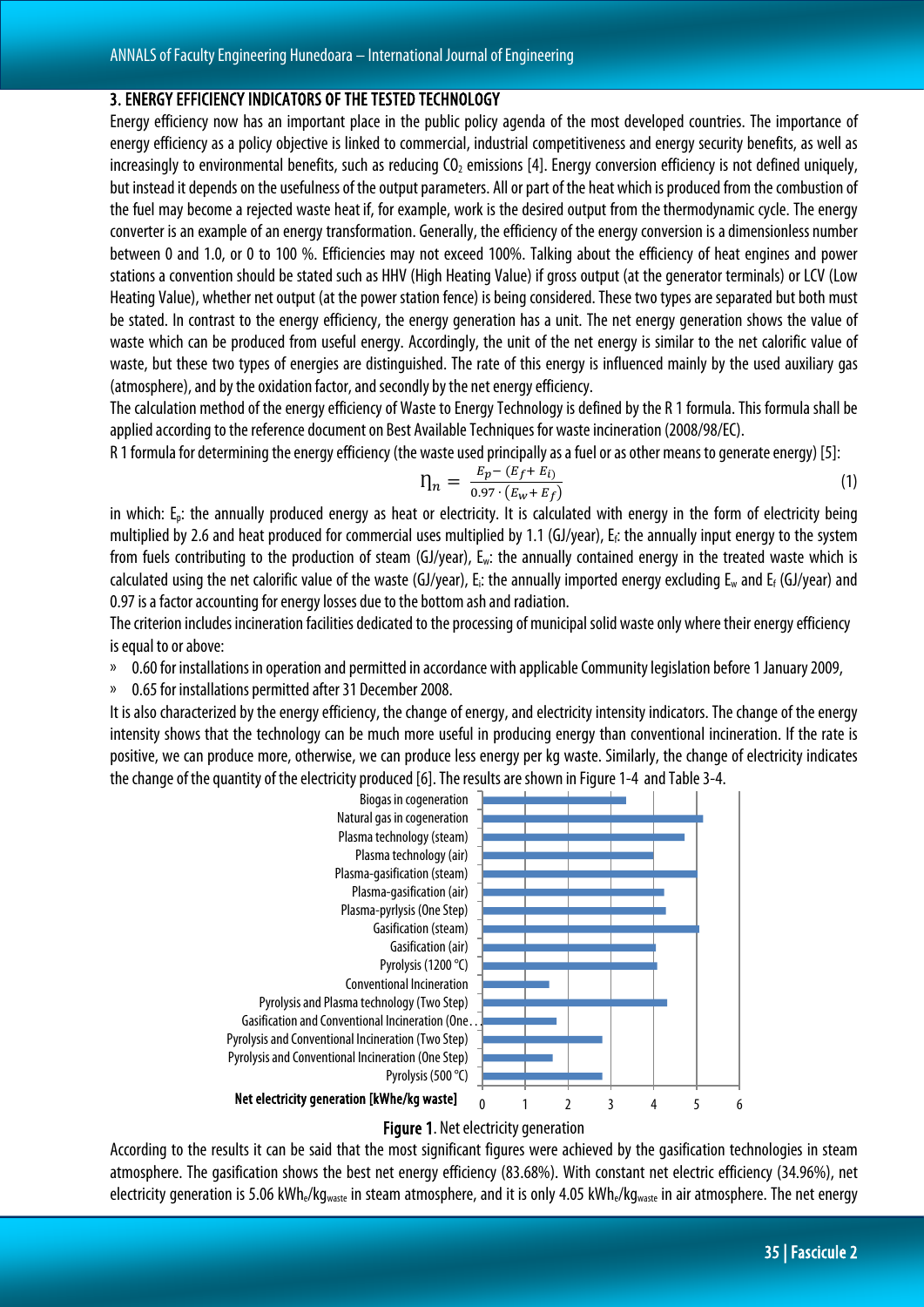efficiency of the pyrolysis and the gasification is below that of the natural gas. The most unfavourable net energy efficiency is observed by the plasma technology (73.05%) [7].

|                                                       | Electricity                              |             | <b>Thermal energy</b>   |                       |
|-------------------------------------------------------|------------------------------------------|-------------|-------------------------|-----------------------|
| <b>Tested Technology</b>                              | $e_{ne}$                                 | $\eta_{ne}$ | $e_{n}$ <sub>th</sub>   | $\eta$ <sub>nth</sub> |
|                                                       | [kWh <sub>e</sub> /kg <sub>waste</sub> ] | $[\%]$      | $[kWh_{th}/kg_{waste}]$ | $[\%]$                |
| Pyrolysis (500 °C)                                    | 2.80                                     | 27.60       | 5.63                    | 55.50                 |
| Pyrolysis and Conventional Incineration (One Step)    | 1.64                                     | 15.71       | 6.87                    | 65.77                 |
| Pyrolysis and Conventional Incineration (Two Step)    | 2.80                                     | 27.60       | 5.63                    | 55.50                 |
| Gasification and Conventional Incineration (One Step) | 1.73                                     | 16.56       | 6.89                    | 65.89                 |
| Pyrolysis and Plasma technology (Two Step)            | 4.31                                     | 30.63       | 6.42                    | 45.55                 |
| <b>Conventional Incineration</b>                      | 1.56                                     | 14.93       | 6.81                    | 65.17                 |
| Pyrolysis (1200 °C)                                   | 4.08                                     | 34.12       | 5.83                    | 48.72                 |
| Gasification (air)                                    | 4.05                                     | 34.96       | 5.64                    | 48.72                 |
| Gasification (steam)                                  | 5.06                                     | 34.96       | 7.04                    | 48.72                 |
| Plasma-pyrolysis (One Step)                           | 4.28                                     | 31.38       | 6.24                    | 45.68                 |
| Plasma-gasification (air)                             | 4.24                                     | 31.78       | 6.05                    | 45.33                 |
| Plasma-gasification (steam)                           | 5.02                                     | 31.78       | 7.17                    | 45.33                 |
| Plasma technology (air)                               | 3.99                                     | 28.31       | 6.30                    | 44.74                 |
| Plasma technology (steam)                             | 4.72                                     | 28.31       | 7.47                    | 44.74                 |
| Natural gas in cogeneration                           | $5.15*$                                  | 36.80       | $6.26***$               | 44.70                 |
| Biogas in cogeneration                                | 3.35                                     | 33.71       | 4.39                    | 44.16                 |

Comments: \*measure: kWh<sub>e</sub>/kg<sub>natural gas</sub>; \*\*measure: kWh<sub>th</sub>/kg<sub>natural gas</sub>, in which: e<sub>n e</sub>: net electricity generation, e<sub>n th</sub>: net thermal energy generation, η  $_{\text{ne}}$ : net electric efficiency, η $_{\text{ne}}$ : net thermal efficiency;





Table 4. Energy parameters of the thermic treatment process

| J/ 11                                                 |                            |         |                          |                           |
|-------------------------------------------------------|----------------------------|---------|--------------------------|---------------------------|
| <b>Tested Technology</b>                              | $e_n$                      | $n_{n}$ | $\Delta e_{n\%}$         | $\Delta e_{\text{n e }%}$ |
|                                                       | [kWh/kg <sub>waste</sub> ] | [%]     | [%]                      | [%]                       |
| Pyrolysis (500 °C)                                    | 8.44                       | 83.10   | 0.84                     | 79.49                     |
| Pyrolysis and Conventional Incineration (One Step)    | 8.51                       | 81.48   | 1.67                     | 5.13                      |
| Pyrolysis and Conventional Incineration (Two Step)    | 8.43                       | 83.10   | 0.72                     | 79.49                     |
| Gasification and Conventional Incineration (One Step) | 8.62                       | 82.45   | 2.99                     | 10.90                     |
| Pyrolysis and Plasma technology (Two Step)            | 10.73                      | 76.18   | 28.20                    | 176.55                    |
| <b>Conventional Incineration</b>                      | 8.37                       | 80.10   | $\overline{\phantom{0}}$ |                           |
| Pyrolysis (1200 °C)                                   | 9.91                       | 82.84   | 18.40                    | 161.65                    |
| Gasification (air)                                    | 9.69                       | 83.68   | 15.77                    | 159.51                    |
| Gasification (steam)                                  | 12.10                      | 83.68   | 44.56                    | 224.05                    |
| Plasma-pyrolysis (One Step)                           | 10.52                      | 77.06   | 25.69                    | 174.36                    |
| Plasma-gasification (air)                             | 10.29                      | 77.11   | 22.94                    | 171.85                    |
| Plasma-gasification (steam)                           | 12.19                      | 77.11   | 45.64                    | 222.05                    |
| Plasma technology (air)                               | 10.29                      | 73.05   | 22.92                    | 155.63                    |
| Plasma technology (steam)                             | 12.19                      | 73.05   | 45.64                    | 202.83                    |
| Natural gas in cogeneration                           | $11.41*$                   | 81.50   | $\overline{\phantom{a}}$ |                           |
| Biogas in cogeneration                                | 7.74                       | 77.87   | $-7.53$                  | 114.74                    |

Comments: \*measure: kWh/kg<sub>natural gas</sub>, in which: e<sub>n</sub>: net energy generation (proportional net caloric value of synthesis gas), η<sub>n</sub>: net energy efficiency, Δ e<sub>n %</sub>: change of energy intensity, Δ e<sub>ne %</sub>: change of electricity intensity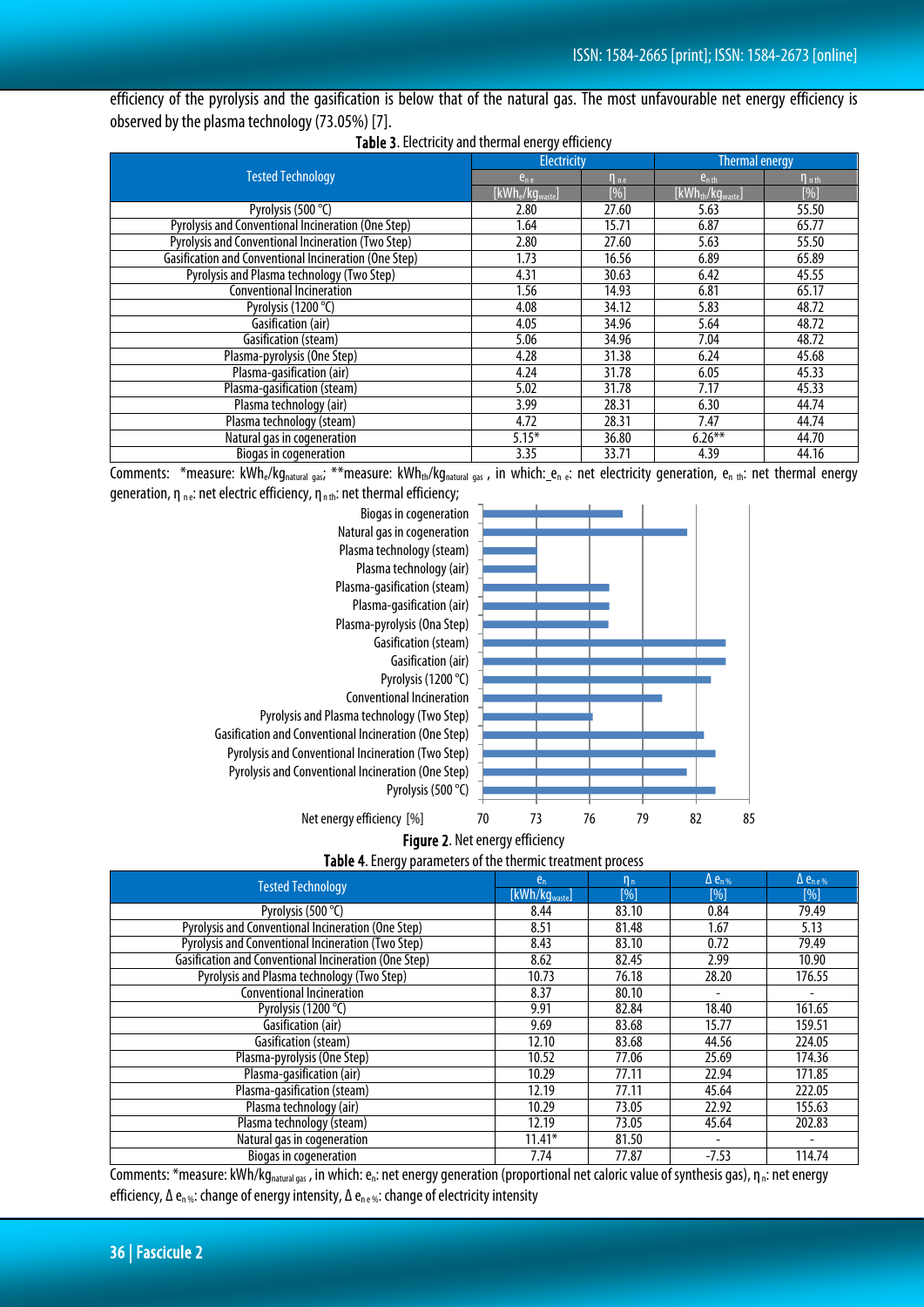#### ANNALS of Faculty Engineering Hunedoara – International Journal of Engineering



#### 4. CONCLUSION

The technology with the smallest net electric and energy efficiency is the plasma technology. In order to be able to raise the net efficiency the process has combined with gasification in one-step (plasma- gasification). Using this modification the net energy efficiency and the energy generation have increased. My goal for the future is to develop this technology further and to find, analyse and design new technologies. The most significant figure in the change of the energy intensity was achieved by the plasma technology with steam, and by the plasma-gasification with steam (45.64%). The most unfavourable rate is observed by the biogas in cogeneration (-7.53%). The best rate of the change of the electricity intensity was achieved by the gasification with steam (224.05%). I would like to analyse these technologies with Life Cycle Assessment, and with Lice Cycle Coast Assessment.

#### ACKNOWLEDGEMENTS

The described work was carried out as part of the TÁMOP-4.2.1.B-10/KNOV-2010-0001 project in the framework of the New Hungarian Development Plan. The realization of this project is supported by the European Union, co-financed by the European Social Fund. This research was realized in the frames of TÁMOP 4.2.4. A/2-11-1-2012-0001 "National Excellence Program – Elaborating and operating an inland student and researcher personal support system convergence program" The project was subsidized by the European Union and co-financed by the European Social Fund.

#### **REFERENCES**

- [1] MURPHY, J. D., MCKEOGH, E.: Technical, economic and environmental analysis of energy production from municipal solid waste. Renewable Energy 29. pp. 1043–1057. 2004.
- [2] MOUNTOURIS, A., VOUTSAS, E., TASSIOS, D.: Plasma gasification of sewage sludge: Process development and energy optimization. Energy Conversion and Management 49. pp. 2264–2271. 2008.